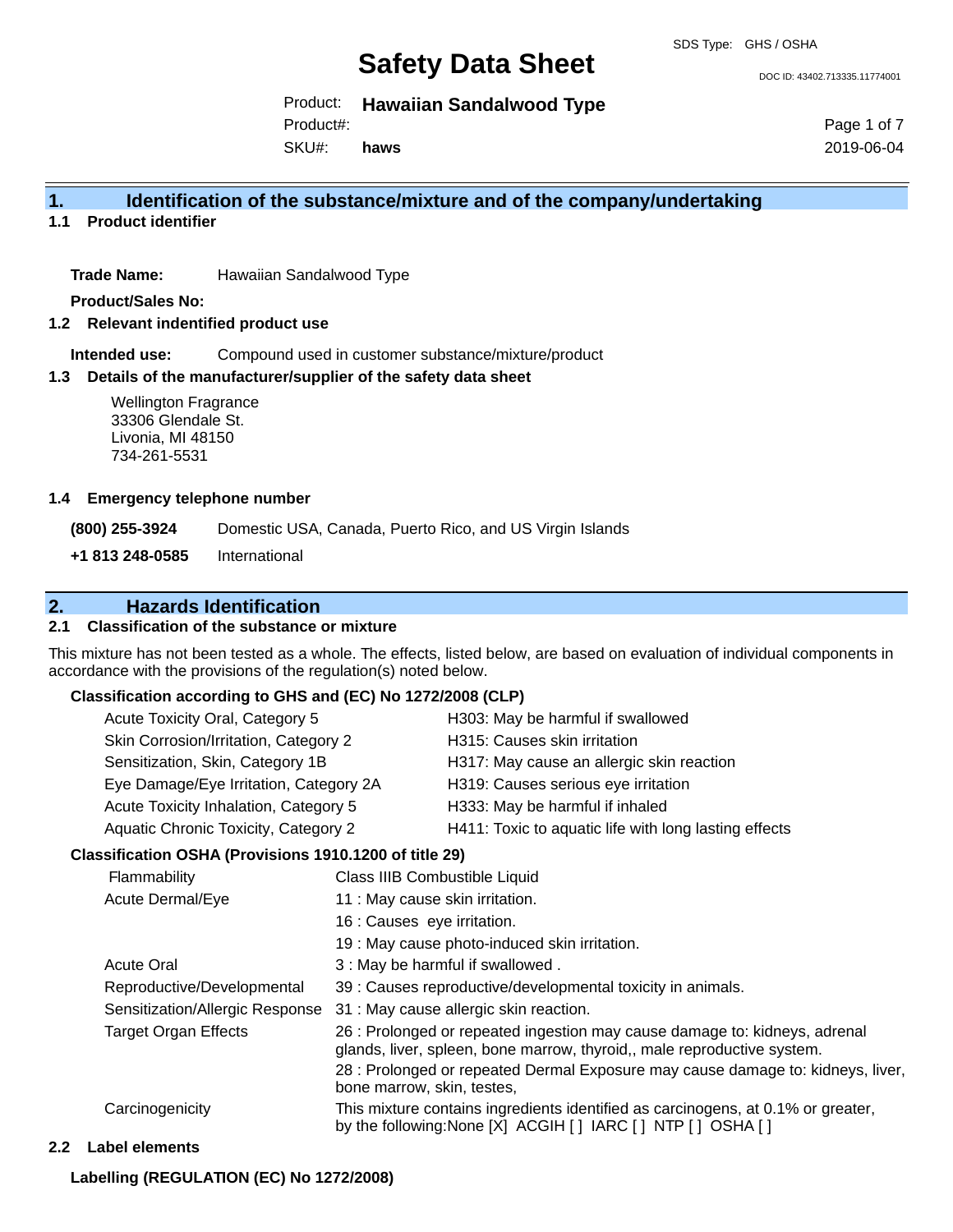Product: **Hawaiian Sandalwood Type** 

Product#:

SKU#: **haws**



#### **2.3 Other Hazards**

**no data available**

## **3. Composition/Information on Ingredients**

## **3.1 Mixtures**

This product is a complex mixture of ingredients, which contains among others the following substance(s), presenting a health or environmental hazard within the meaning of the UN Globally Harmonized System of Classification and Labeling of Chemicals (GHS):

| CAS#<br>Ingredient  | EC#       | Conc.<br>Range                          | <b>GHS Classification</b> | <b>OSHA Classification</b> |
|---------------------|-----------|-----------------------------------------|---------------------------|----------------------------|
| 54464-57-2          | 259-174-3 | 10 - 20 %                               | H315; H317; H400; H410    | 11.31                      |
|                     |           | Tetramethyl Acetyloctahydronaphthalenes |                           |                            |
| $105 - 95 - 3$      | 203-347-8 | $5 - 10 \%$                             | H401                      | 11.15                      |
| Ethylene brassylate |           |                                         |                           |                            |

DOC ID: 43402.713335.11774001

Page 2 of 7 2019-06-04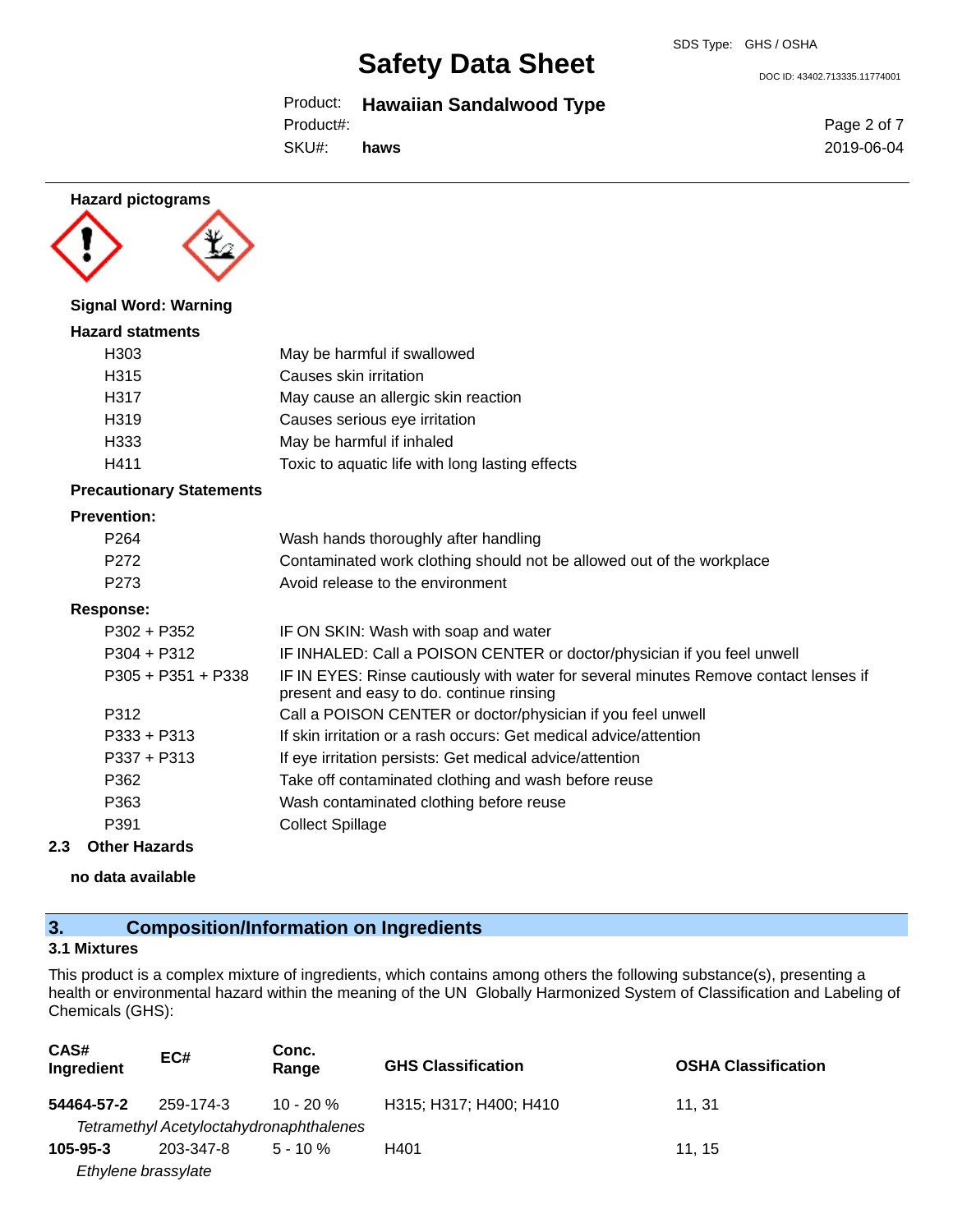#### SDS Type: GHS / OSHA

# **Safety Data Sheet**

DOC ID: 43402.713335.11774001

|            | Product: Hawaiian Sandalwood Type |
|------------|-----------------------------------|
| Product#:  |                                   |
| SKU#: haws |                                   |

Page 3 of 7 2019-06-04

| CAS#<br>Ingredient         | EC#                                | Conc.<br>Range | <b>GHS Classification</b>                                     | <b>OSHA Classification</b> |
|----------------------------|------------------------------------|----------------|---------------------------------------------------------------|----------------------------|
| 120-51-4                   | 204-402-9                          | $5 - 10%$      | H302; H313; H400; H411                                        | 28, 3                      |
| <b>Benzyl Benzoate</b>     |                                    |                |                                                               |                            |
| $121 - 33 - 5$<br>Vanillin | 204-465-2                          | $2 - 5%$       | H303; H319                                                    | 31                         |
| $127 - 51 - 5$             | 204-846-3                          | $2 - 5%$       | H316; H317; H320; H401; H411                                  | 11, 15, 19, 26, 28, 31     |
| a-Isomethyl ionone         |                                    |                |                                                               |                            |
| 121-32-4                   | 204-464-7                          | $2 - 5%$       | H303; H320; H402                                              |                            |
| Ethyl vanillin             |                                    |                |                                                               |                            |
| $80 - 54 - 6$              | 201-289-8                          | $1 - 2%$       | H227; H302; H315; H317; H361; H401; 11, 15, 26, 28, 3, 31, 39 |                            |
|                            | <b>Butylphenyl Methylpropional</b> |                | H412                                                          |                            |
| 8014-09-3                  | 282-493-4                          | $1 - 2%$       | H304; H316; H401; H411                                        |                            |
|                            | Pogostemon cablin oil              |                |                                                               |                            |
| $127 - 43 - 5$             | 204-843-7                          | $1 - 2%$       | H315; H317; H401; H411                                        | 11, 15, 19, 26, 28, 31     |
| Methyl-ß-ionone            |                                    |                |                                                               |                            |
| 24851-98-7                 | 246-495-9                          | $1 - 2%$       | H402                                                          |                            |
|                            | Methyldihydrojasmonate             |                |                                                               |                            |
| $97 - 53 - 0$              | 202-589-1                          | $0.1 - 1.0 \%$ | H303; H316; H317; H319; H401                                  | 11, 15, 31                 |
| Eugenol                    |                                    |                |                                                               |                            |

See Section 16 for full text of GHS classification codes

Total Hydrocarbon Content (%  $w/w$ ) = 0.20

## **4. First Aid Measures**

## **4.1 Description of first aid measures**

| Inhalation:                                                                              | Remove from exposure site to fresh air and keep at rest.<br>Obtain medical advice.                            |  |
|------------------------------------------------------------------------------------------|---------------------------------------------------------------------------------------------------------------|--|
| Eye Exposure:                                                                            | Flush immediately with water for at least 15 minutes.<br>Contact physician if symptoms persist.               |  |
| <b>Skin Exposure:</b>                                                                    | Remove contaminated clothes. Wash thoroughly with water (and soap).<br>Contact physician if symptoms persist. |  |
| Ingestion:<br>Most important symptoms and effects, both acute and delayed<br>4.2         | Rinse mouth with water and obtain medical advice.                                                             |  |
| <b>Symptoms:</b>                                                                         | no data available                                                                                             |  |
| Risks:<br>4.3 Indication of any immediate medical attention and special treatment needed | Refer to Section 2.2 "Hazard Statements"                                                                      |  |
| Treatment:                                                                               | Refer to Section 2.2 "Response"                                                                               |  |
|                                                                                          |                                                                                                               |  |

| 5.<br><b>Fire-Fighting measures</b>                                    |                                          |  |
|------------------------------------------------------------------------|------------------------------------------|--|
| <b>Extinguishing media</b><br>5.1                                      |                                          |  |
| Suitable:                                                              | Carbon dioxide (CO2), Dry chemical, Foam |  |
| Do not use a direct water jet on burning material<br><b>Unsuitable</b> |                                          |  |
| Special hazards arising from the substance or mixture<br>5.2           |                                          |  |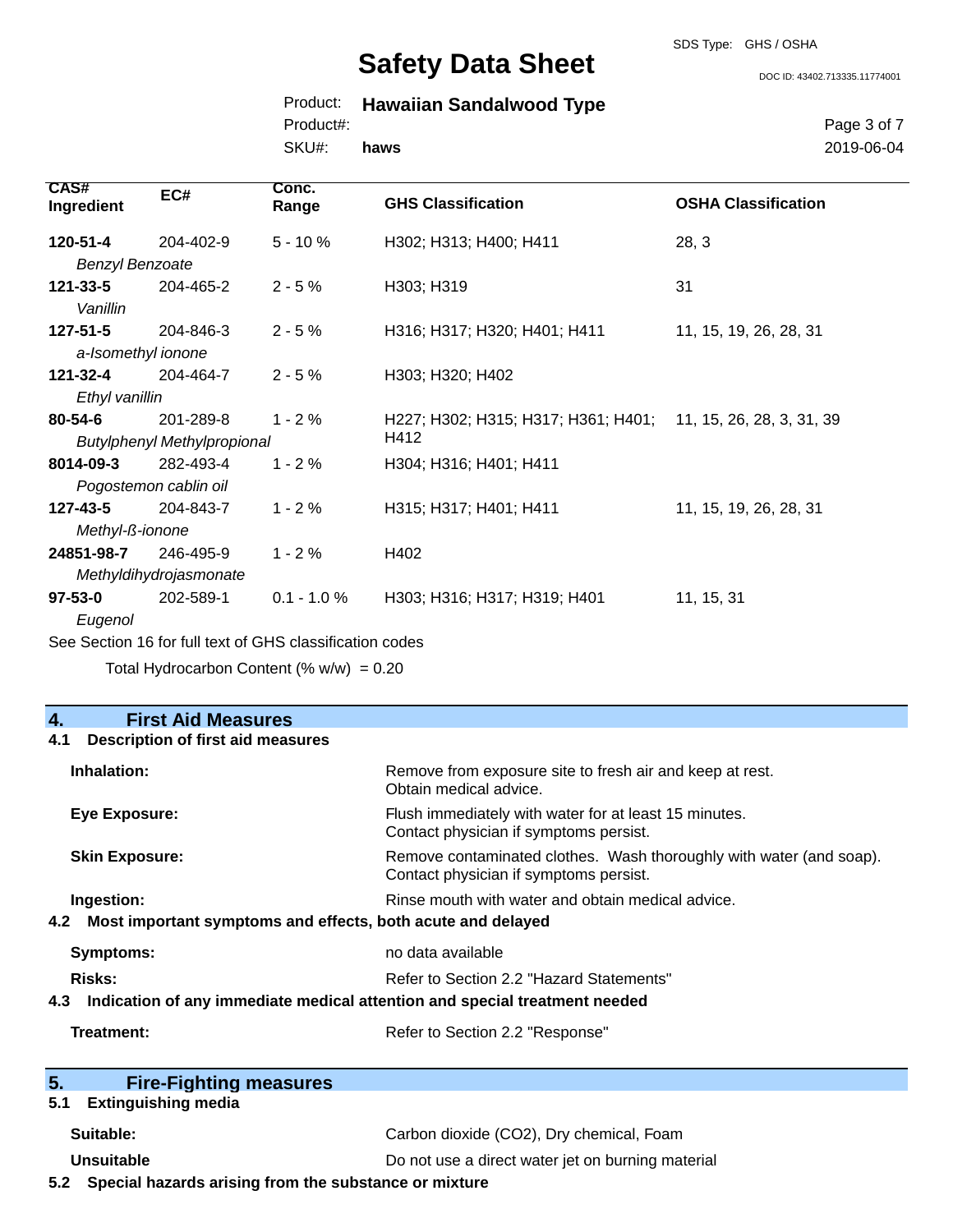SDS Type: GHS / OSHA

DOC ID: 43402.713335.11774001

#### Product: **Hawaiian Sandalwood Type**

SKU#: Product#: **haws** Page 4 of 7 2019-06-04

| During fire fighting: |                                | Water may be ineffective |
|-----------------------|--------------------------------|--------------------------|
| 5.3                   | <b>Advice for firefighters</b> |                          |

**Further information:** Standard procedure for chemical fires

## **6. Accidental Release Measures**

#### **6.1 Personal precautions, protective equipment and emergency procedures**

Avoid inhalation and contact with skin and eyes. A self-contained breathing apparatus is recommended in case of a major spill.

#### **6.2 Environmental precautions**

Keep away from drains, soil, and surface and groundwater.

#### **6.3 Methods and materials for containment and cleaning up**

Clean up spillage promptly. Remove ignition sources. Provide adequate ventilation. Avoid excessive inhalation of vapors. Gross spillages should be contained by use of sand or inert powder and disposed of according to the local regulations.

#### **6.4 Reference to other sections**

Not Applicable

## **7. Handling and Storage**

#### **7.1 Precautions for safe handling**

Apply according to good manufacturing and industrial hygiene practices with proper ventilation. Do not drink, eat or smoke while handling. Respect good personal hygiene.

#### **7.2 Conditions for safe storage, including any incompatibilities**

Store in a cool, dry and ventilated area away from heat sources and protected from light in tightly closed original container. Avoid plastic and uncoated metal container. Keep air contact to a minimum.

#### **7.3 Specific end uses**

No information available

## **8. Exposure Controls/Personal Protection**

#### **8.1 Control parameters**

**Exposure Limits:** Contains no substances with occupational exposure limit values

**Engineering Controls:** Use local exhaust as needed.

#### **8.2 Exposure controls - Personal protective equipment**

- **Eye protection:** Tightly sealed goggles, face shield, or safety glasses with brow guards and side shields, etc. as may be appropriate for the exposure
- **Respiratory protection:** Avoid excessive inhalation of concentrated vapors. Apply local ventilation where appropriate. **Skin protection:** Avoid Skin contact. Use chemically resistant gloves as needed.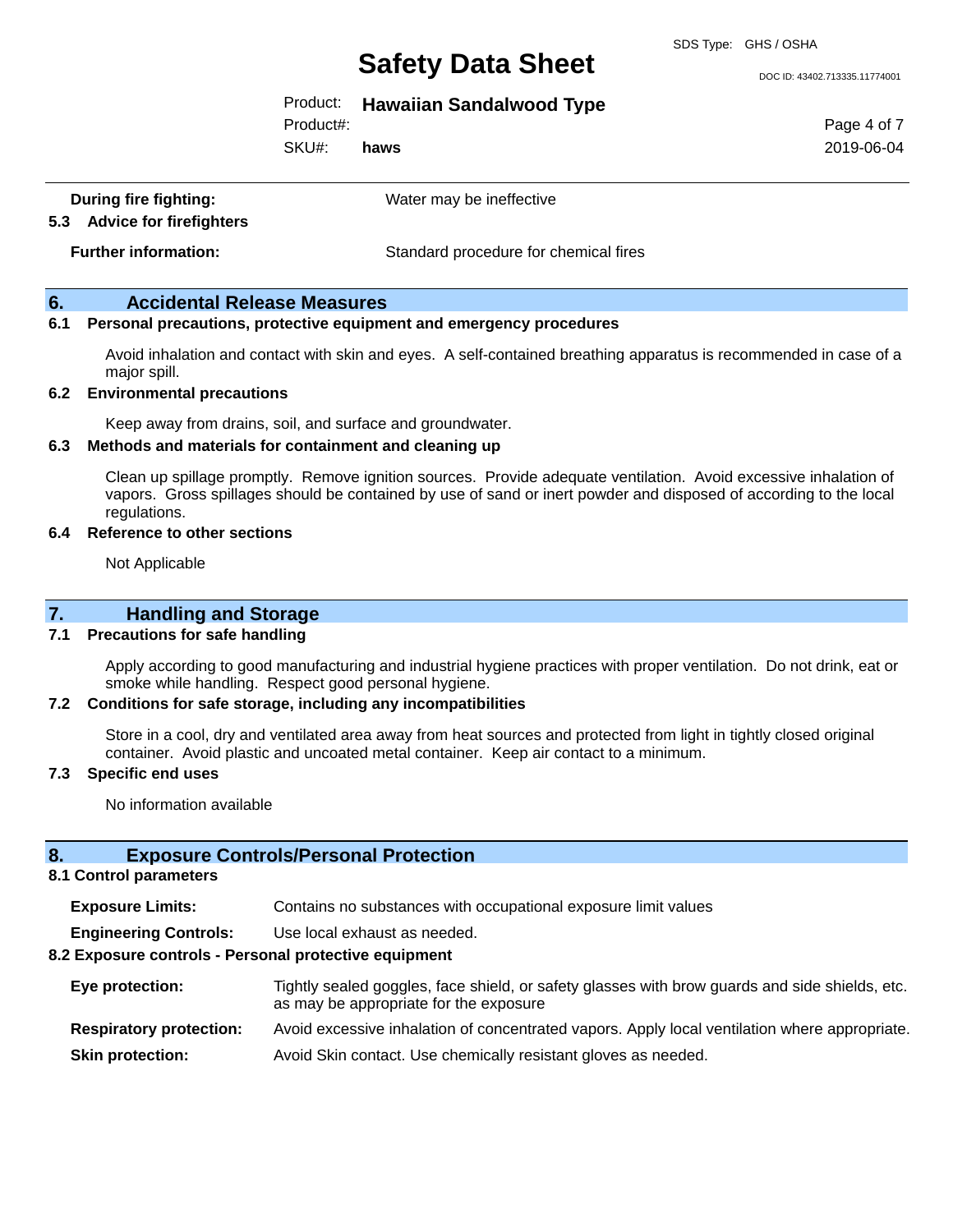DOC ID: 43402.713335.11774001

Product: **Hawaiian Sandalwood Type**  SKU#: Product#: **haws**

## **9. Physical and Chemical Properties**

## **9.1 Information on basic physical and chemical properties**

| Appearance:                  | Liquid                          |
|------------------------------|---------------------------------|
| Odor:                        | Conforms to Standard            |
| Color:                       | Colorless to Pale Yellow (G0-2) |
| <b>Viscosity:</b>            | Liquid                          |
| <b>Freezing Point:</b>       | Not determined                  |
| <b>Boiling Point:</b>        | Not determined                  |
| <b>Melting Point:</b>        | Not determined                  |
| <b>Flashpoint (CCCFP):</b>   | >200 F (93.33 C)                |
| <b>Auto flammability:</b>    | Not determined                  |
| <b>Explosive Properties:</b> | None Expected                   |
| <b>Oxidizing properties:</b> | None Expected                   |
| Vapor Pressure (mmHg@20 C):  | 0.0765                          |
| %VOC:                        | 2.6                             |
| Specific Gravity @ 25 C:     | 0.9610                          |
| Density @ 25 C:              | 0.9580                          |
| Refractive Index @ 20 C:     | 1.4730                          |
| Soluble in:                  | Not determined                  |

## **10. Stability and Reactivity**

| <b>10.1 Reactivity</b>                  | None                                               |
|-----------------------------------------|----------------------------------------------------|
| <b>10.2 Chemical stability</b>          | Stable                                             |
| 10.3 Possibility of hazardous reactions | None known                                         |
| <b>10.4 Conditions to avoid</b>         | None known                                         |
| 10.5 Incompatible materials             | Strong oxidizing agents, strong acids, and alkalis |
| 10.6 Hazardous decomposition products   | None known                                         |

| 11.<br><b>Toxicological Information</b>                                                                             |                                                                                                                                                                                                                                   |  |
|---------------------------------------------------------------------------------------------------------------------|-----------------------------------------------------------------------------------------------------------------------------------------------------------------------------------------------------------------------------------|--|
| 11.1 Toxicological Effects                                                                                          |                                                                                                                                                                                                                                   |  |
| Acute Toxicity Estimates (ATEs) based on the individual Ingredient Toxicity Data utilizing the "Additivity Formula" |                                                                                                                                                                                                                                   |  |
| Acute toxicity - Oral - (Rat) mg/kg<br>(LD50: 4,497.71) May be harmful if swallowed                                 |                                                                                                                                                                                                                                   |  |
|                                                                                                                     | $\alpha$ . The contract of the contract of the contract of the contract of the contract of the contract of the contract of the contract of the contract of the contract of the contract of the contract of the contract of the co |  |

| Acute toxicity - Dermal - (Rabbit) mg/kg     | (LD50: 6,240.38) Not classified - the classification criteria are<br>not met |
|----------------------------------------------|------------------------------------------------------------------------------|
| Acute toxicity - Inhalation - (Rat) mg/L/4hr | (LC50: 87.91) May be harmful if inhaled                                      |
| <b>Skin corrosion / irritation</b>           | Causes skin irritation                                                       |
| Serious eye damage / irritation              | Causes serious eye irritation                                                |
| <b>Respiratory sensitization</b>             | Not classified - the classification criteria are not met                     |

Page 5 of 7

2019-06-04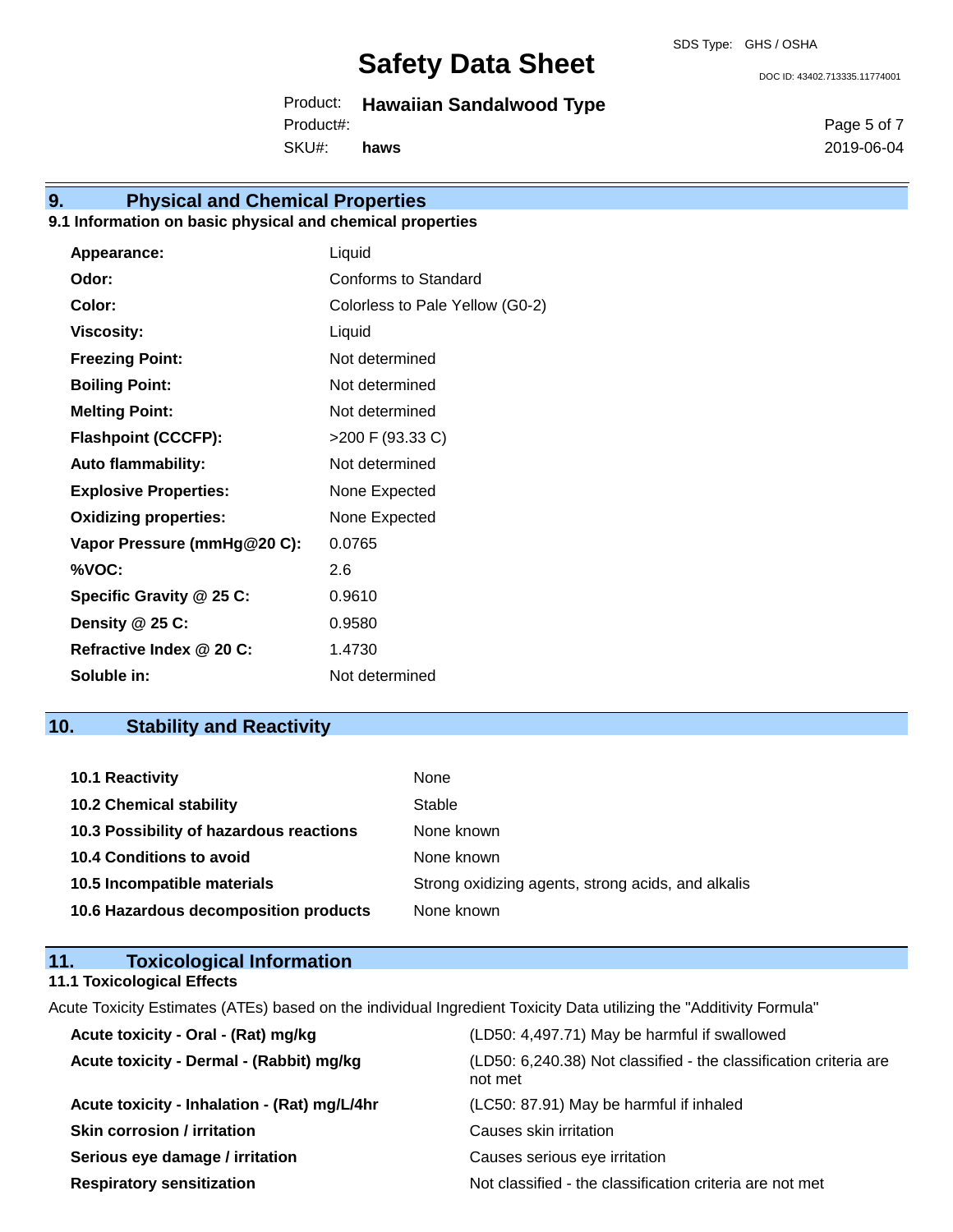SDS Type: GHS / OSHA

DOC ID: 43402.713335.11774001

|           | Product: Hawaiian Sandalwood Type |  |
|-----------|-----------------------------------|--|
| Product#: |                                   |  |

SKU#: **haws** Page 6 of 7 2019-06-04

| <b>Skin sensitization</b>                          | May cause an allergic skin reaction                      |
|----------------------------------------------------|----------------------------------------------------------|
| <b>Germ cell mutagenicity</b>                      | Not classified - the classification criteria are not met |
| Carcinogenicity                                    | Not classified - the classification criteria are not met |
| <b>Reproductive toxicity</b>                       | Not classified - the classification criteria are not met |
| Specific target organ toxicity - single exposure   | Not classified - the classification criteria are not met |
| Specific target organ toxicity - repeated exposure | Not classified - the classification criteria are not met |
| <b>Aspiration hazard</b>                           | Not classified - the classification criteria are not met |

| <b>Ecological Information</b><br>12. |                                                          |
|--------------------------------------|----------------------------------------------------------|
| <b>12.1 Toxicity</b>                 |                                                          |
| <b>Acute aquatic toxicity</b>        | Not classified - the classification criteria are not met |
| <b>Chronic aquatic toxicity</b>      | Toxic to aquatic life with long lasting effects          |
| <b>Toxicity Data on soil</b>         | no data available                                        |
| <b>Toxicity on other organisms</b>   | no data available                                        |
| 12.2 Persistence and degradability   | no data available                                        |
| 12.3 Bioaccumulative potential       | no data available                                        |
| 12.4 Mobility in soil                | no data available                                        |
| 12.5 Other adverse effects           | no data available                                        |

## **13. Disposal Conditions**

#### **13.1 Waste treatment methods**

Do not allow product to reach sewage systems. Dispose of in accordance with all local and national regulations. Send to a licensed waste management company.The product should not be allowed to enter drains, water courses or the soil. Do not contaminate ponds, waterways or ditches with chemical or used container.

## **14. Transport Information**

| <b>Regulator</b>                                                        |            | <b>Class</b> | <b>Pack Group</b>                   | <b>Sub Risk</b> | UN-nr.        |
|-------------------------------------------------------------------------|------------|--------------|-------------------------------------|-----------------|---------------|
| U.S. DOT (Non-Bulk)                                                     |            |              | Not Regulated - Not Dangerous Goods |                 |               |
| <b>Chemicals NOI</b>                                                    |            |              |                                     |                 |               |
| <b>ADR/RID (International Road/Rail)</b>                                |            |              |                                     |                 |               |
| <b>Environmentally Hazardous</b><br>Liquid, n.o.s.                      | Substance. | 9            | $\mathbf{III}$                      |                 | <b>UN3082</b> |
| <b>IATA (Air Cargo)</b>                                                 |            |              |                                     |                 |               |
| <b>Environmentally Hazardous</b><br>Liquid, n.o.s.<br><b>IMDG (Sea)</b> | Substance. | 9            | Ш                                   |                 | UN3082        |
| <b>Environmentally Hazardous</b><br>Liquid, n.o.s.                      | Substance. | 9            | $\mathbf{III}$                      |                 | <b>UN3082</b> |